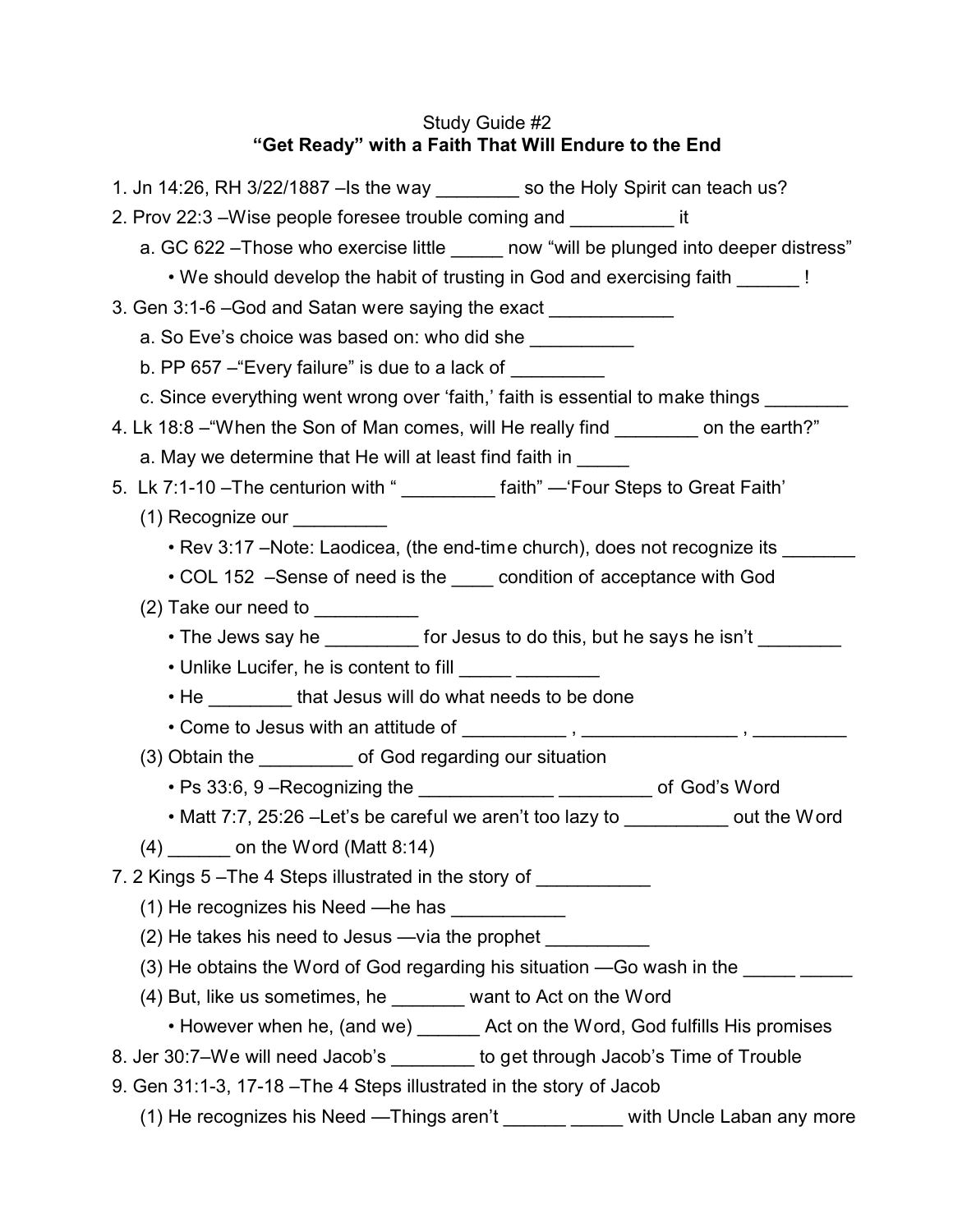| (2) Takes his need to Jesus — (not specifically mentioned, but God ______ his prayer)       |
|---------------------------------------------------------------------------------------------|
| (3) He obtains the Word of God regarding his situation $-$ __________ to your family        |
| $(4)$ He Acts on the Word - He $\_\_\_\_\_\_\$ and $\_\_\_\_\_\_\_\_\_\_\$                  |
| 10. Gen 32:3-6 - However, as in faith Jacob Acts on the Word, he gets into                  |
| a. Ja 1:2-3 - All our trials and temptations are a ________ of our faith                    |
| . Jn 6:68 - Will we ______ hanging on to God? or will we let go?                            |
| • Gen 32:26 - Like Jacob, we need to say, "I will _____ let You go!"                        |
| 11. Gen 32:9-12 - Four additional points based on Jacob's prayer and following actions      |
| $(1)$ ________ to act in faith —take any new need to Jesus: "I will not let You go" (vs 26) |
| (2) Be in the situation we are in ___________ we are doing what _____ told us to do         |
| (3) Humbly claim God's ___________ - 'I don't deserve anything, but You promised'           |
| 12. Gen 32:13-20 - After Jacob prays, he sends _______ to appease Esau                      |
| a. Is Jacob trying to save himself? Does he still need to learn to trust wholly in God?     |
| • Heb 11:7, PP 95, ST 2/27/1879 - _______ man could do was _______, yet God                 |
| could save                                                                                  |
| • PP 290 – Frequently God doesn't open the way until we 'Go ________ in Faith'              |
| b. Gen 31-3-To "return" to his "family" Jacob knows he ______ make peace with Esau          |
| • GC 616 –By sending presents, he's doing all in his power to '<br>                         |
| (4) We need to do ______ that is in our power to do to 'Go ________ in Faith'               |
| 13. Gen 33:4 -God ___________ Jacob, and he and Esau meet in peace                          |
|                                                                                             |

1. *Review and Herald*, March 22, 1887

There is nothing that Satan fears so much as that the people of God shall clear the way by removing every hindrance, so that the Lord can pour out his Spirit upon a languishing church and an impenitent congregation. ... When the way is prepared for the Spirit of God, the blessing will come.

## 2. *Great Controversy*, page 621-622

The season of distress and anguish before us will require a faith that can endure weariness, delay, and hunger—a faith that will not faint though severely tried. . . .

Those who exercise but little faith now, are in the greatest danger of falling under the power of satanic delusions and the decree to compel the conscience. And even if they endure the test they will be plunged into deeper distress and anguish in the time of trouble, because they have never made it a habit to trust in God. The lessons of faith which they have neglected they will be forced to learn under a terrible pressure of discouragement.

3. *Patriarchs and Prophets*, page 657

Every failure on the part of the children of God is due to their lack of faith.